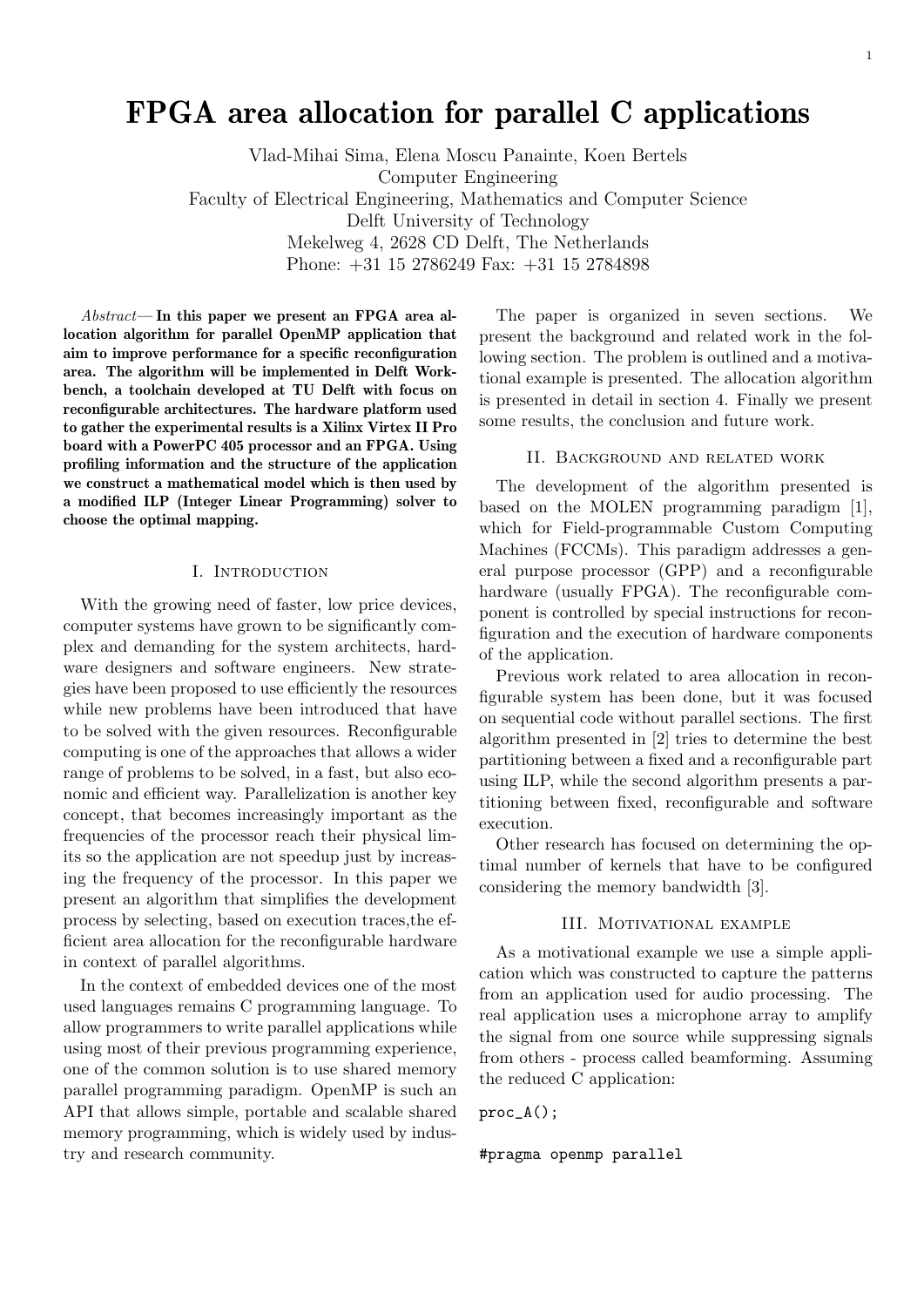```
for(i=0; i<8; i++) {
  kernel_1();
}
proc_B();
#pragma openmp parallel
for(i=0;i<4;i++) {
  kernel_2();
}
```
We notice that there are several possibilities of execution. Let's suppose we have the area and execution times as in table 1.

TABLE I Values for area and execution for sample code

| <b>Function</b> | Area   | Execution time |    | Reconf time |
|-----------------|--------|----------------|----|-------------|
|                 |        | SW             | ΗW |             |
| $proc_A$        |        | 60             |    |             |
| kernel_1        | 20%    | 14             |    | 30          |
| $proc_B$        |        | 20             |    |             |
| kernel_2        | $30\%$ |                |    | 45          |

For the software and hardware features of the application presented in Table I we describe two basic scenarios. Our algorithm will try to determine automatically the best scenario.

# Scenario A

The first kernel is configured 4 times in hardware, so the execution is the one depicted in Figure 1. With this configuration  $kernel_i$  kernels are executed in parallel thus the total execution time is 176 cycles.

## Scenario B

The first kernel is configured 2 times in hardware and the second kernel is configured 2 times in hardware, so the execution is the one depicted in Figure 2. In this scenario the total execution time is 128. Fro the multitude of possible scenarios our algorithm selects the efficient solution using ILP.

## IV. PROBLEM OVERVIEW

We will denote by *kernel* any function that is executed inside of a parallel loop and consumes a significant part of execution time from the sequential program execution.

The kernel can be implemented in hardware (using manual or automated VHDL generation) usually resulting in improved execution times. However, the



Fig. 1. Execution of sample in scenario A



Fig. 2. Execution of sample in scenario B

area of the FPGA is limited and also the reconfiguration time is considerable compared with the execu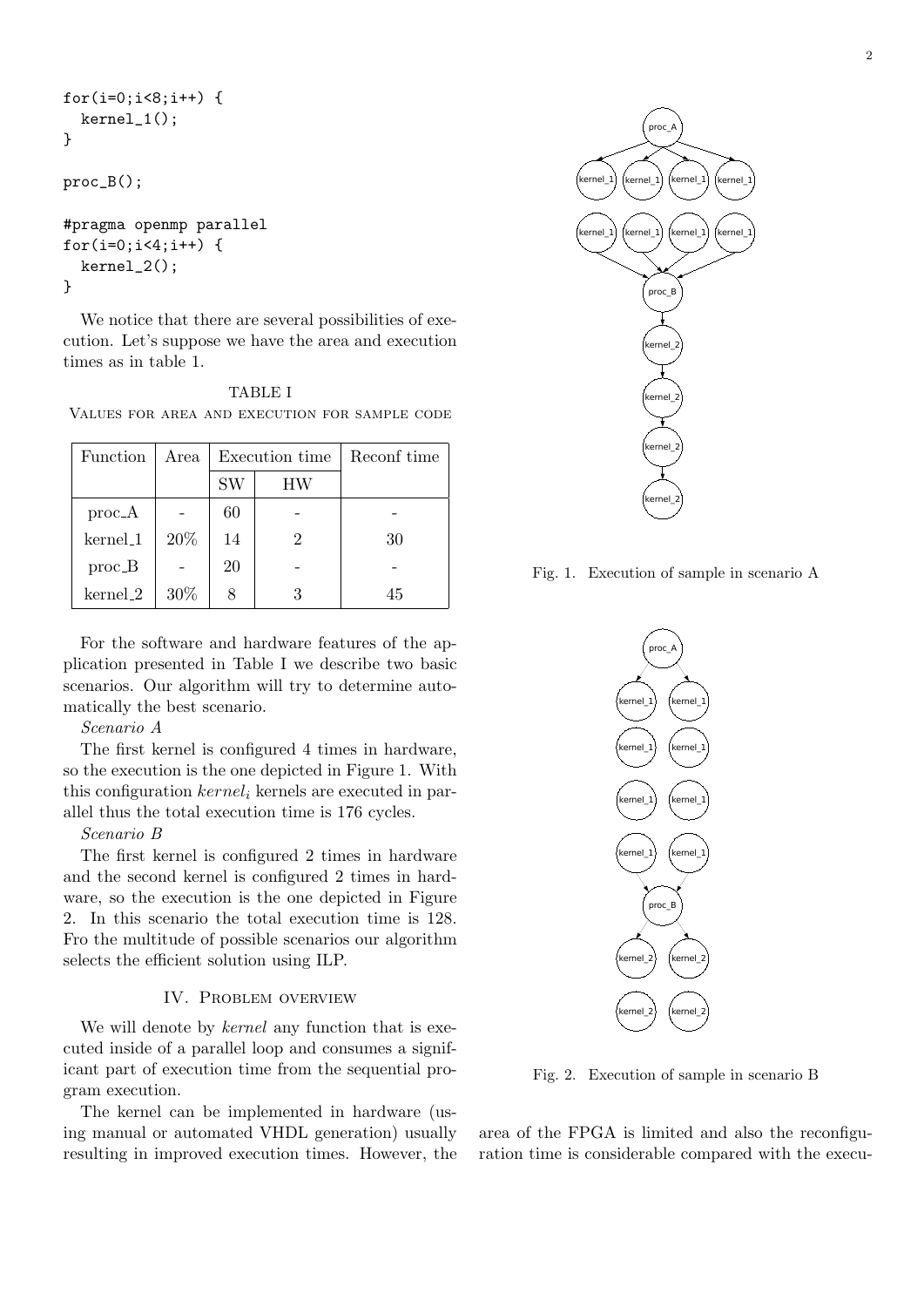tion time. The problem is to determine the number of kernels for the reconfiguration, and the points in the program such that the overall execution time is improved.

The known factors that are taken into consideration are:

• area of the kernels

• execution time of one kernel in software and hardware

• configuration time of a kernel

• an execution trace (or static profiling execution trace, in which case the results will not be as good)

# V. ALGORITHM

For the kernels executed on the reconfigurable hardware, the software execution times is usually orders of magnitude ? than the hardware execution time. Based on this feature, in order to reduce the algorithm complexity. we consider that the hardware execution in parallel with the software execution does not significantly increase the application speedup when compared with exclusive parallel execution in hardware. A motivation for this is presented in thefollowingg.

Let's consider a kernel that can be executed in hardware in time  $h$  and in software in time  $s$  and is executed in the application in a loop with  $n$  iterations, without data dependencies. Let  $x$  be the number of execution in software,  $y$  the number of executions in hardware, and  $p$  the number of instances configured then we have the following equations:

$$
x + y * p = n \tag{1}
$$

$$
x * s - y * h < h \tag{2}
$$

The second equation states that the difference between the software execution time performed in parallel with the hardware and the hardware execution time should not exceed one hardware execution. Otherwise more tasks should be executed in hardware. From the above equations we can compute the following equation for the number of hardware executions:

$$
y > \frac{n*s - h}{s*p + h} \tag{3}
$$

In order to achieve parallel software and hardware execution the number of hardware executions is:

$$
y = \lceil \frac{n+s-h}{s*p+h} \rceil \tag{4}
$$

For the purposes of the computations we can approximate y to be:

$$
y \simeq \frac{n*s - h}{s*p + h} \tag{5}
$$

If we approximate the total execution time of the kernel with the time needed for the hardware executions and compute the speedup compared to the case where all executions are in hardware we obtain:

$$
speedup = \frac{\lceil \frac{n}{p} \rceil * h}{y * h} \simeq \frac{\frac{n}{p}}{\frac{n*s - h}{s * p + h}} = \frac{n * (s * p + h)}{p * (n * s - h)} \quad (6)
$$

We are interested in the significant gain that could be obtained in the software-hardware scenario. This is obvious for the case where the parallelism  $p$  is minimum so we consider  $p = 1$ . We also must make an estimation regarding the speedups of kernels. From previous work [4] we conclude that the range of speedups for kernels that will be candidates for kernel implementations is between 2 and 10. We summarize the gain that could be obtained for some speedup values using the following formula:

$$
speedup \simeq \frac{n * (\frac{s}{h} + 1)}{(n * \frac{s}{h} - 1)}
$$
\n<sup>(7)</sup>

TABLE II Possible speedup considering software/hardware parallel execution for a specific kernel

| kernel speedup | $\mathbf n$ | speedup |
|----------------|-------------|---------|
| 3              | 32          | 1.35    |
| 3              | 64          | 1.34    |
| 6              | 32          | 1.17    |
| 6              | 64          | 1.17    |
| 10             | 32          | 1.1     |
| 10             | 64          | 1.1     |

For Table II, we notice that the speedup due to parallel execution between hardware and software is not significant. moreover is we consider  $p = 2$ , the speedup becomes even lower in the range of 1.05 to 1.17. In conclusion we consider that the parallel execution between software and hardware is not a key issue for our study.

In order to solve the problem presented in Section 3 we use Integer Linear Programming (ILP) to find an efficient solution to the above problem.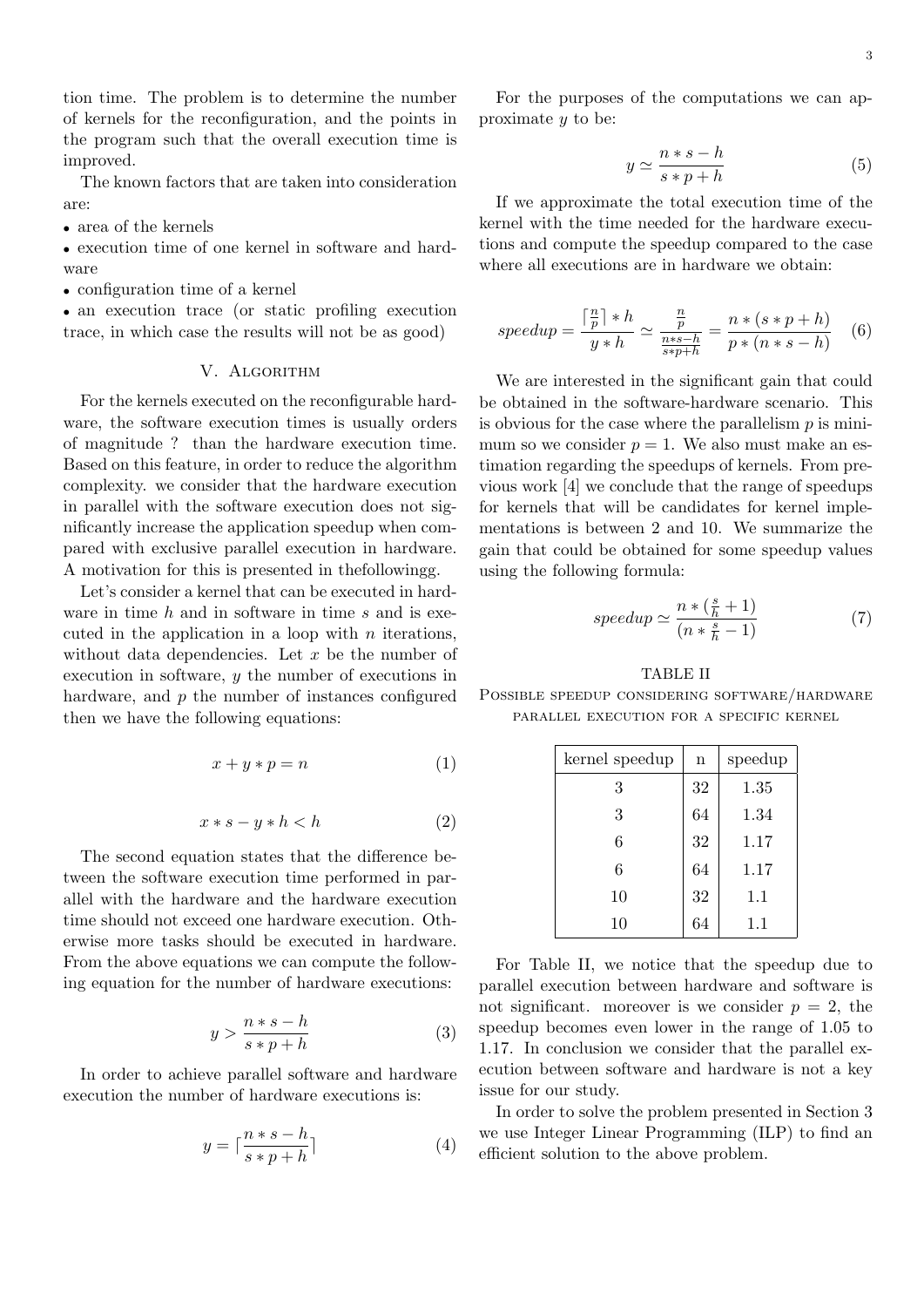An ILP problem represents a mathematical model composed of: variables, constraints and objective function. To be able to map our problem to the above mathematical model, we use as a starting point a simplified control flow graph. The simplified control flow graph is constructed as follows:

• start from the call graph of the application

• replace each function with it's control flow graph (in case of recursive functions or loops in the call graph eliminate those functions). Keep special nodes for:

- OpenMP parallel pragma-s
- kernel function calls

• collapse all nodes of the graph that do not contain parallel nodes, or hardware nodes, while accumulating the profile information

All the reconfigurations for the hardware functions must be done at the start of software or hardware nodes. The decision that has to be taken is in which nodes and in what numbers the hardware kernels must be configured.

For multiple level of parallelism (i.e. imbricated OpenMP parallel pragma-s) the inner levels must be 'transformed' to by multiplying their loop counts with the outer level loop count.

For each kernel we construct multiple webs - collections of nodes in the graph. Webs are constructed in the following way: for each node in which there is a kernel execution (which we will call from now the root kernel of the web) we apply the following steps:

• start from the analyzed node

• if there is a path from the node to another kernel of the same type, then the current web and that path generates another web

• for each dominator node of the analyzed node, the current web and all the nodes from the dominator node to the analyzed node generate another web • make all the graph another web

A web has the following properties:

• there is at least one node that dominates the kernel execution

• one of the predecessors of the dominator node is a kernel execution or the beginning of the program

• one of the successors of a node that belongs to the web a kernel execution or the end of the program

• the web includes all the nodes that do not use the hardware differently - ie if there is another kernel execution of the analyzed kernel this will be included in the web

# A. Variables

For each identified web  $i$  in a parallel section with  $n$  executions we will have the following variables:

•  $SW_i$  - if 1 this means that all kernels of the type of the root kernel contained in that web will be executed in software

•  $HW_i$  - represents the number of implementations in hardware of the root kernel contained in that web i (in the entry point)

## B. Constraints

The constrains of our ILP problems address:

- area constraints
- hardware/software execution
- time constraints

The area constraints should guarantee that the solution obtained from the ILP will be implementable on the board, ie. at any given node in the SCFG the area used by the kernels configured is not greater than the area of the reconfigurable fabric. Let  $p$  be a node where the hardware configuration can be changed (the reunion of the dominator nodes for all the webs). We will have the set of webs of interest defined as:

$$
X = \{ \forall w \in W/p \in w \}
$$
 (8)

where  $W$  is the set of all webs

With this definitions we can express the constraint as:

$$
\sum_{i \in X} (HW_i * A_i) < = A \tag{9}
$$

Where  $A_i$  represents the area occupied by one root kernel of web i. The hardware/software execution constraints ensures that if the algorithm decides for software execution there will be no hardware executions and viceversa. Let  $p$  be a node that contains a kernel execution. The set of webs of interest is defined as:

$$
Y = \{ \forall w \in W/p \in w \land p \text{ is root kernel of } W \} \quad (10)
$$

With this definition we can express the constraint as:

$$
\sum_{i \in Y} (SW_i + \frac{HW_i}{n_p}) \le 1 \tag{11}
$$

$$
\sum_{i \in Y} (SW_i + HW_i) > 0 \tag{12}
$$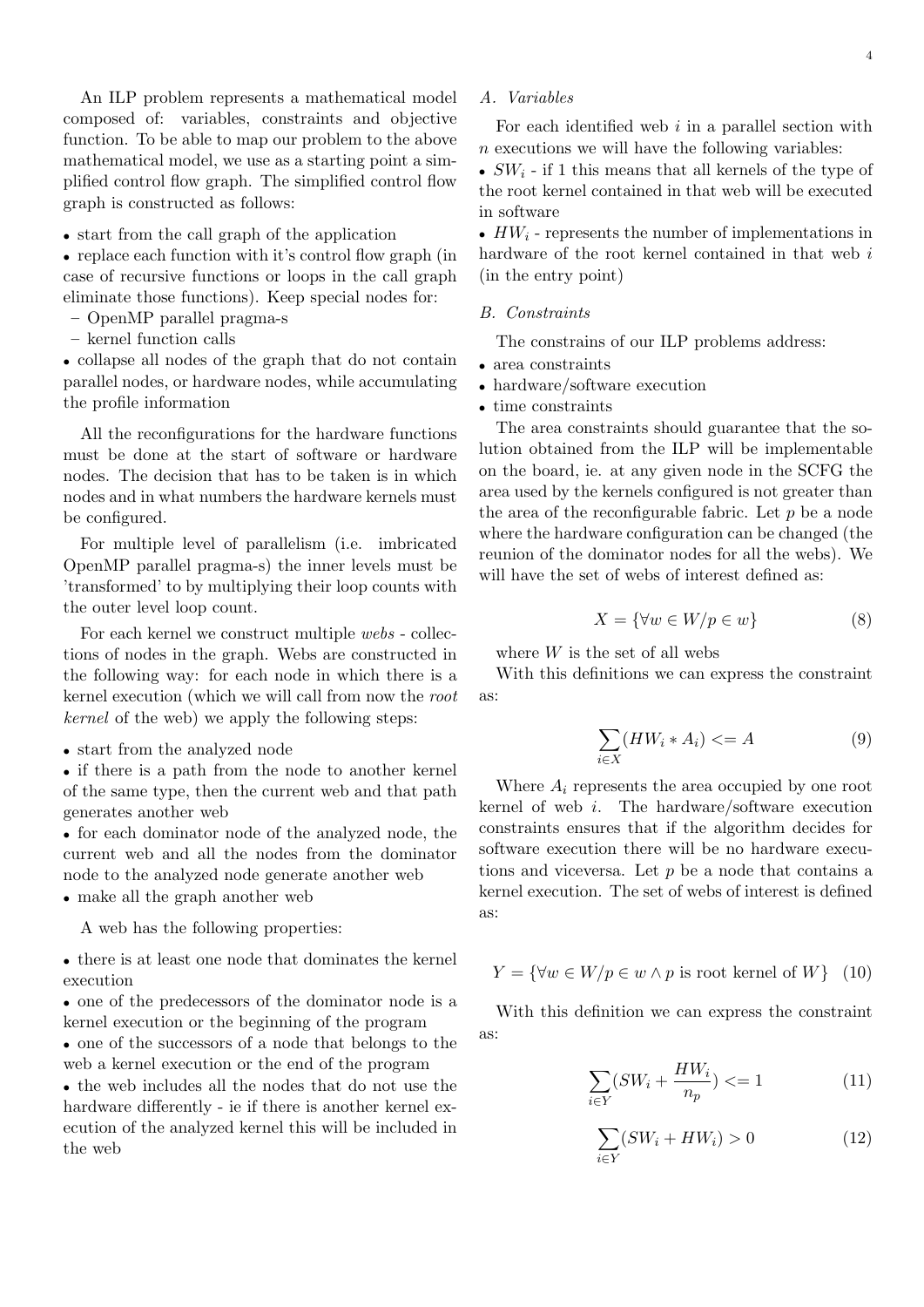where  $n_p$  represents the number of iterations for the kernel execution.

The time constraints guarantee that the reconfiguration overhead does notnegativelyy affect the total execution time. For this purpose, we first determine the unfeasible webs - the reconfiguration done in the first node and the execution overcomes the software execution time. There are webs and values for which this can't be determined as there can be other hardware or software executions. For all the paths in the web i from the dominator to the execution we write the following equations (one for each of the iterations that could be implemented)

$$
T_{hw} \leq T_{path} + n_i * t_{sw_i}
$$
\n<sup>(13)</sup>

In both  $T_{hw}$  and  $T_{path}$  we have to include the time of the execution in hardware. For the current FPGA,  $T_{hw}$  can be safely approximated to the hardware configuration time.

The total time on the path  $T_{path}$  is defined next:

$$
\sum_{s}^{SW_p} (t_{sw_s}) + \sum_{e}^{E_p} (\sum_{x}^{X} (SW_x * t_{sw_x} + t_{conf_x} * HW_x))
$$
 (14)

where  $SW_p$  is the set of software nodes along the path,  $E_p$  is the set of executions along the path and X is the set of webs containing execution exec.

## C. Objective function

The objective is to minimize the time in which the application is executed, but we must take into account the fact that several execution paths will be taken. So the function represents the sum of all execution times (hardware or software) scaled by a factor  $f_i$  which represents the percent from the total execution time spent in the kernel associated with web i.

$$
min(\sum_{i=1}^{N} (t_{sw_i} * SW_i - t_{hw_i} * HW_i)) * f_i)
$$
 (15)

#### VI. RESULTS

The web-s constructed for the example from Section 2 are depicted in Figure 3. Web 2 is considered to be the web for the execution of kernel 1 and containing the whole control flow graph, while web 5 is considered to be the web for the execution of kernel 2 and containing the whole graph. Applying the algorithm we obtain the following constraints:



Fig. 3. An example SCFG with web-s

 $20 * HW_1 + 20 * HW_2 + 30 * HW_4 + 30 * HW_5 \leq 100$  $30 * HW_3 + 30 * HW_4 + 30 * HW_5 + 20 * HW_2 \leq 100$  $SW_1 + HW_1 + HW_2 > 0$  $SW_2 + HW_3 + HW_4 + HW_5 > 0$  $SW_1 + 0.125 * HW_1 + 0.125 * HW_2 \leq 1$  $SW_2 + 0.25 * HW_3 + 0.25 * HW_4 + 0.25 * HW_5 \leq 1$  $30 * HW_1 - 60 - 112 * SW_1 \leq 0$  $45 * HW_3 - 20 - 112 * SW_1 32 * SW_2 - 30 * HW_1 \leq 0$  $45 * HW<sub>4</sub> - 80 - 14 * SW<sub>1</sub> 32 * SW_2 - 30 * HW_1 < 0$ 

The objective function (we have computed  $f_1 = 0.5$ and  $f_2 = 0.14$ ) is:

$$
min(56 * SW1 - 1 * HW1 - 1 * HW2+4.48 * SW2 - 0.42 * HW3-0.42 * HW4 - 0.42 * HW5)
$$

Solving the equations with a ILP solver we obtain the following solution: